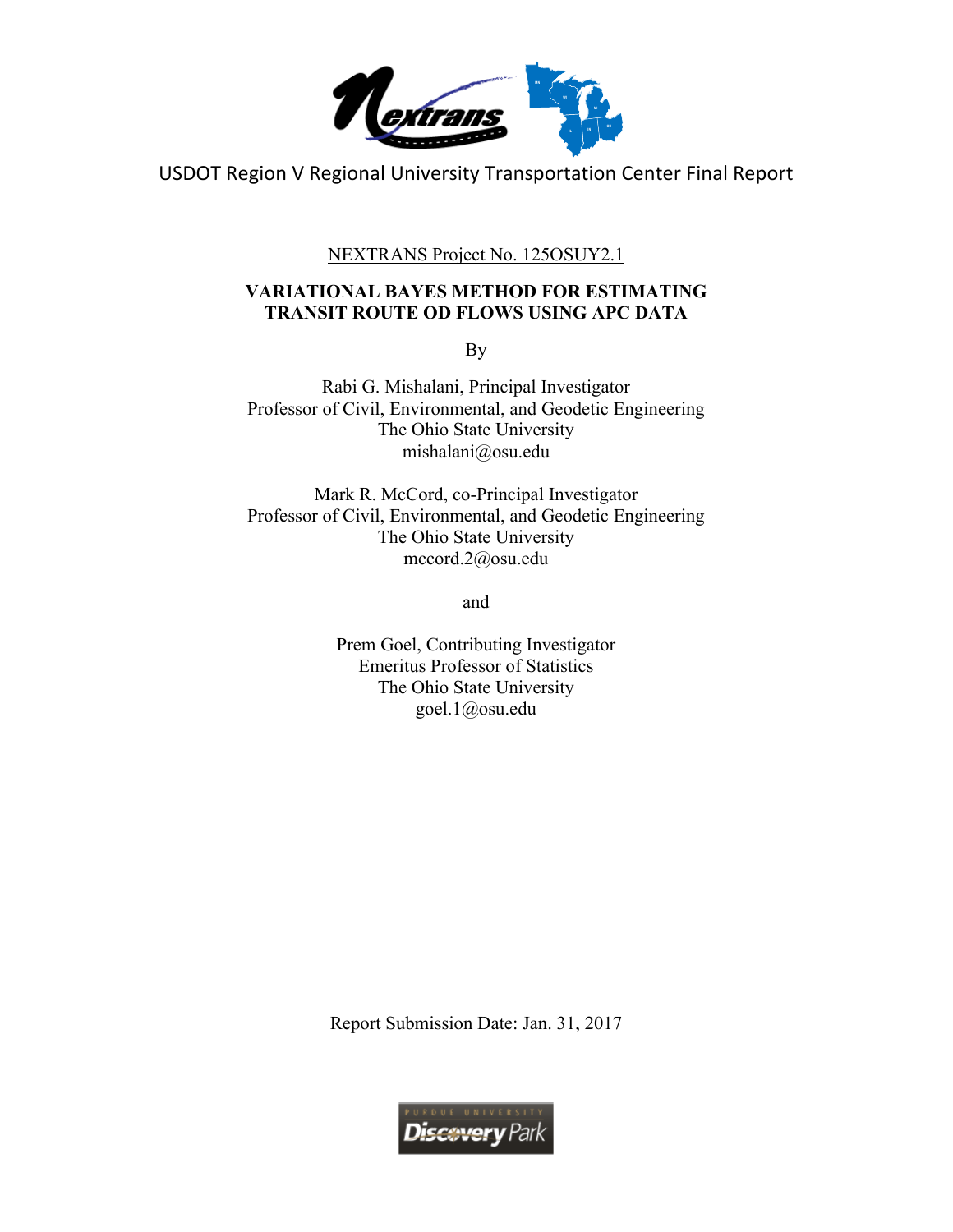#### **ACKNOWLEDGMENTS AND DISCLAIMER**

Partial funding for this research was provided by the NEXTRANS Center, Purdue University under Grant No. DTRT12-G-UTC05 of the U.S. Department of Transportation, Office of the Assistant Secretary for Research and Technology (OST-R), University Transportation Centers Program. Additional funding was provided by The Ohio State University (OSU) including the College of Engineering and Transportation and Traffic Management.

The efforts of former Graduate Research Assistants Andrew Landgraf are greatly appreciated.

The contents of this report reflect the views of the authors, who are responsible for the facts and the accuracy of the information presented herein. This document is disseminated under the sponsorship of the Department of Transportation, University Transportation Centers Program, in the interest of information exchange. The U.S. Government assumes no liability for the contents or use thereof.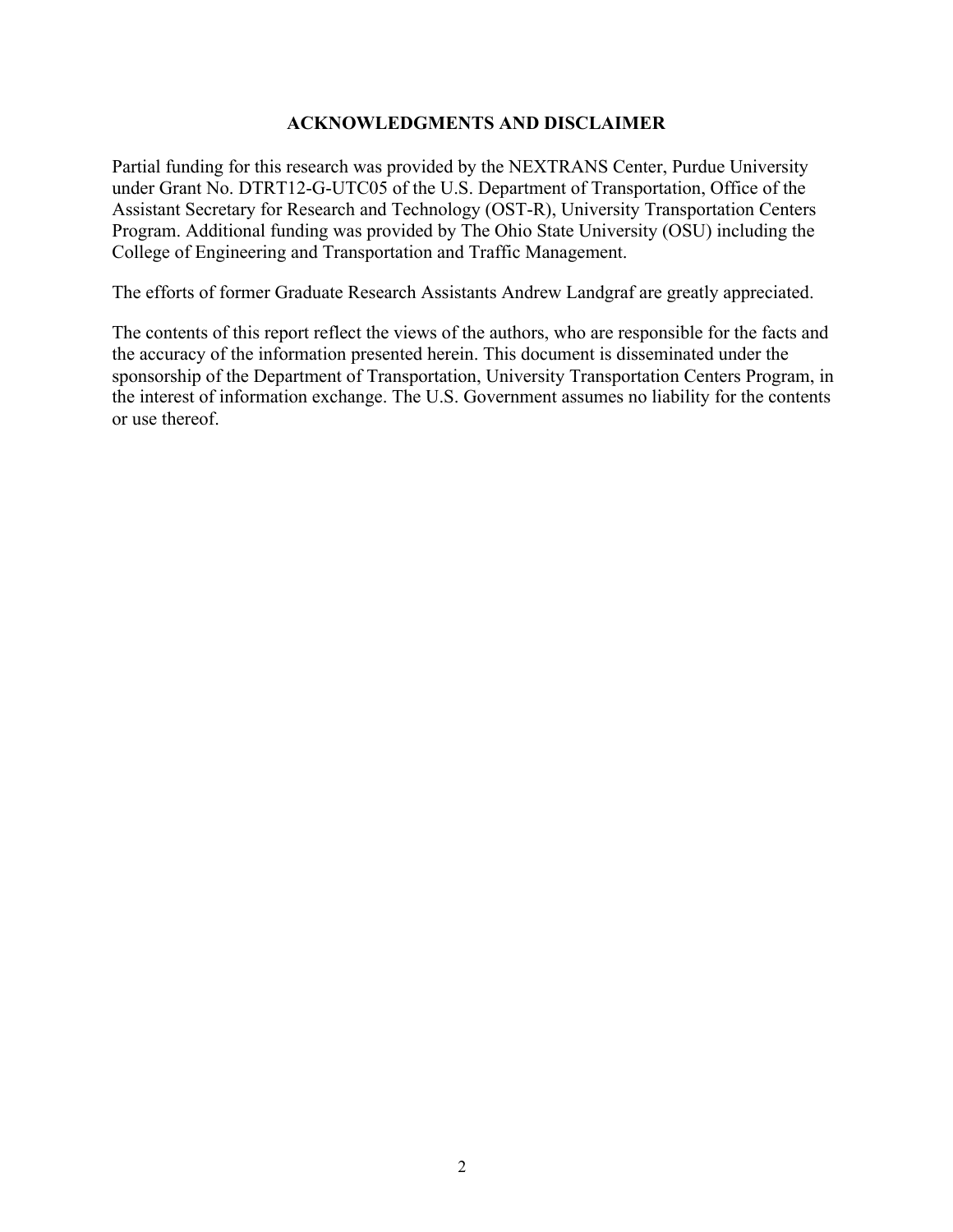# **TABLE OF CONTENTS**

| 1. INTRODUCTION AND MOTIVATION                                                                                                                                                                   | $\overline{4}$ |
|--------------------------------------------------------------------------------------------------------------------------------------------------------------------------------------------------|----------------|
| 2. METHODOLOGY                                                                                                                                                                                   | 5              |
| 3. SIMULATION-BASED EVALUATION                                                                                                                                                                   | 6              |
| <b>4. FUTURE RESEARCH</b>                                                                                                                                                                        | 8              |
| 5. REFERENCES                                                                                                                                                                                    | 9              |
| <b>LIST OF FIGURES</b>                                                                                                                                                                           |                |
| FIGURE 1: Graphical representation of the assumed data-generating process                                                                                                                        | 6              |
| FIGURE 2: Mean accuracy comparisons for two route-periods                                                                                                                                        | 8              |
| FIGURE 3: Distributional accuracy comparisons considering differences of HD2 values<br>of the variational mode estimates and the estimates of each of the other methods<br>for two route-periods | 8              |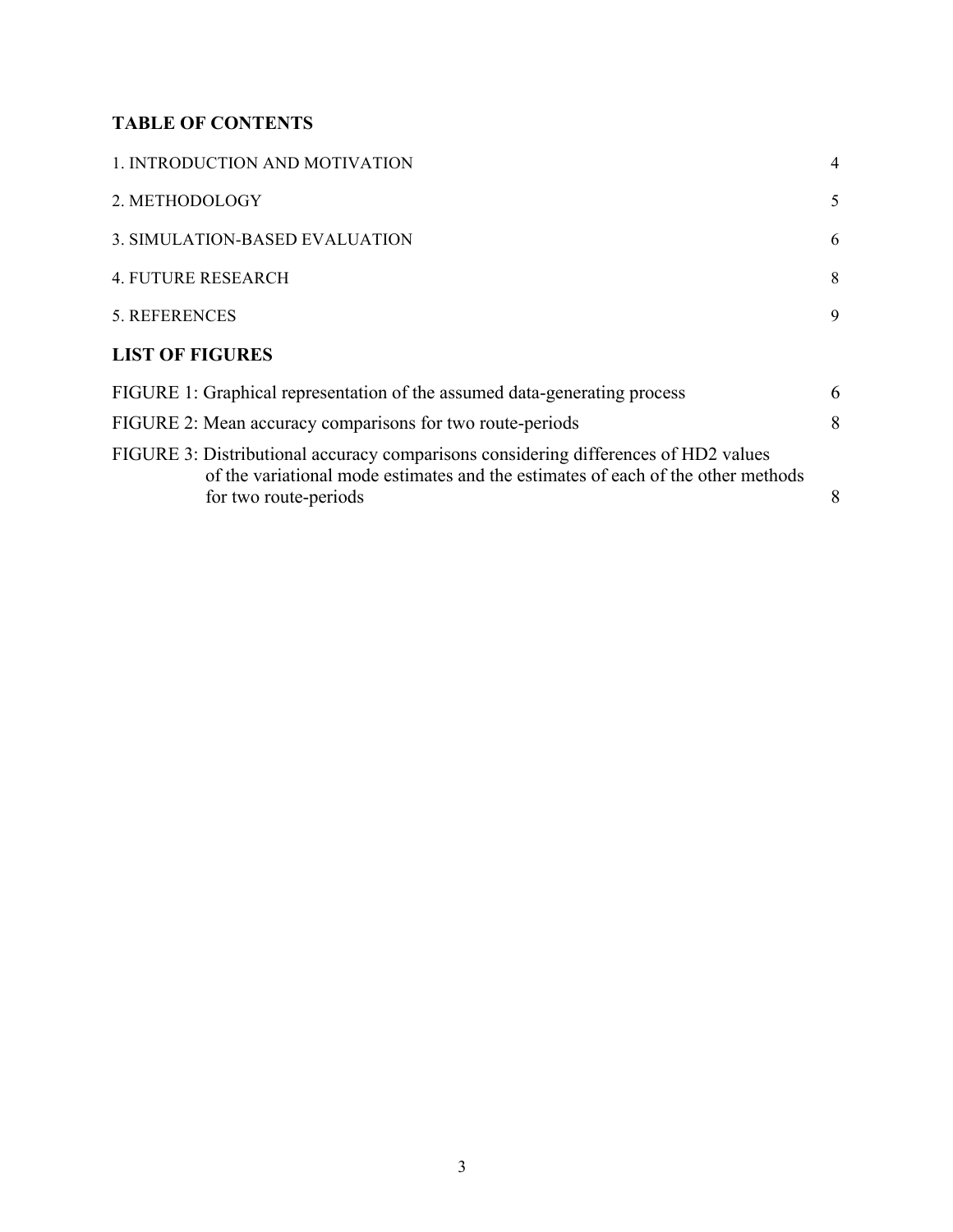#### **1. INTRODUCTION AND MOTIVATION**

Route-level Origin-Destination (OD) flow matrices provide useful information for ridership forecasting, service planning (e.g., extending routes, splitting or combining routes, and introducing new routes), and control strategies development (e.g., short turning, expressing, and holding). Since directly observing OD flows via on-board surveys is time consuming and costly, many methodologies have been proposed to estimate route-level OD matrices from boarding and alighting counts (Ben-Akiva et al., 1985; Ben-Akiva, 1987; Kikuchi and Perincherry, 1992; Li and Cassidy, 2007; Li, 2009; Hazelton, 2010; Ji et al., 2014; Ji et al., 2015). Passenger boarding and alighting counts are relatively easier and less costly to collect than OD flow data. Moreover, many transit agencies are now collecting large quantities of boarding and alighting counts on a routine basis via Automatic Passenger Count (APC) technologies, thus, providing the opportunity to estimate up-to-date OD flows on an ongoing basis.

Transit agencies have also been adopting Automatic Fare Collection (AFC) technologies. Transit passenger OD flows could be derived from AFC data. However, many AFC systems, notably those for bus transit, are access-based (i.e., swipe-on or tap on) only and, thus, only record the stops where passengers board and do not record the stops where passenger alight. As a result, assumptions, some of which are difficult to verify, need to be made for inferring individual passenger OD flows (Chan, 2007; Wang el al., 2011) from such AFC data.

The focus of this study is on the use of large quantities of APC data to estimate OD flows for transit bus routes. Since most OD flow estimation methodologies based on boarding and alighting counts were developed before the prevalence of APC technologies, the value of large quantities of APC boarding and alighting data are not effectively utilized in previously developed estimation methodologies (Ji et al., 2014; Ji et al., 2015). More specifically, many OD estimation methodologies – such as the well-known and extensively used Iterative Proportional Fitting (IPF) procedure (Ben-Akiva et al., 1985; Bacharach, 1970) in its most commonly implemented form – predominantly rely on aggregated boarding and alighting counts to determine a time-of-day period OD flow matrix, where the aggregation is performed by stop across bus trips.

In contrast to methodologies that rely on aggregated boarding and alighting counts, Hazelton (2010), Ji (2011), and Ji et al. (2015) proposed similar statistical formulations but different solution methods to estimate transit OD flows based on sets of disaggregate trip boarding and alighting counts. Specifically, Hazelton (2010) used Markov chain Monte Carlo (MCMC) (Robert and Casella, 2005) methods to generate samples from the posterior distribution. This approach can be very time consuming for realistically long transit bus routes and large boarding and alighting datasets. Ji (2011) and Ji et al. (2015) considered the expectation maximization (EM) algorithm (Dempster, 1977) to find the mode of the posterior distribution as an estimate and developed a heuristic approximation of the expectation of the trip volume matrices, given the probability OD flow matrix and boarding and alighting count data, to circumvent the need for the computationally prohibitive enumeration of all OD flow matrices that satisfy the boarding and alighting count data. Ji (2011) and Ji et al. (2015) showed that the resulting algorithm – referred to as the Heuristic Expectation Maximization (HEM) method – is able to efficiently estimate the probability OD flow matrix with a high degree of accuracy, especially with APC data on many bus trips. This method, however, only estimates the posterior mode of the OD flow estimates and not their full distribution. While it is possible to determine a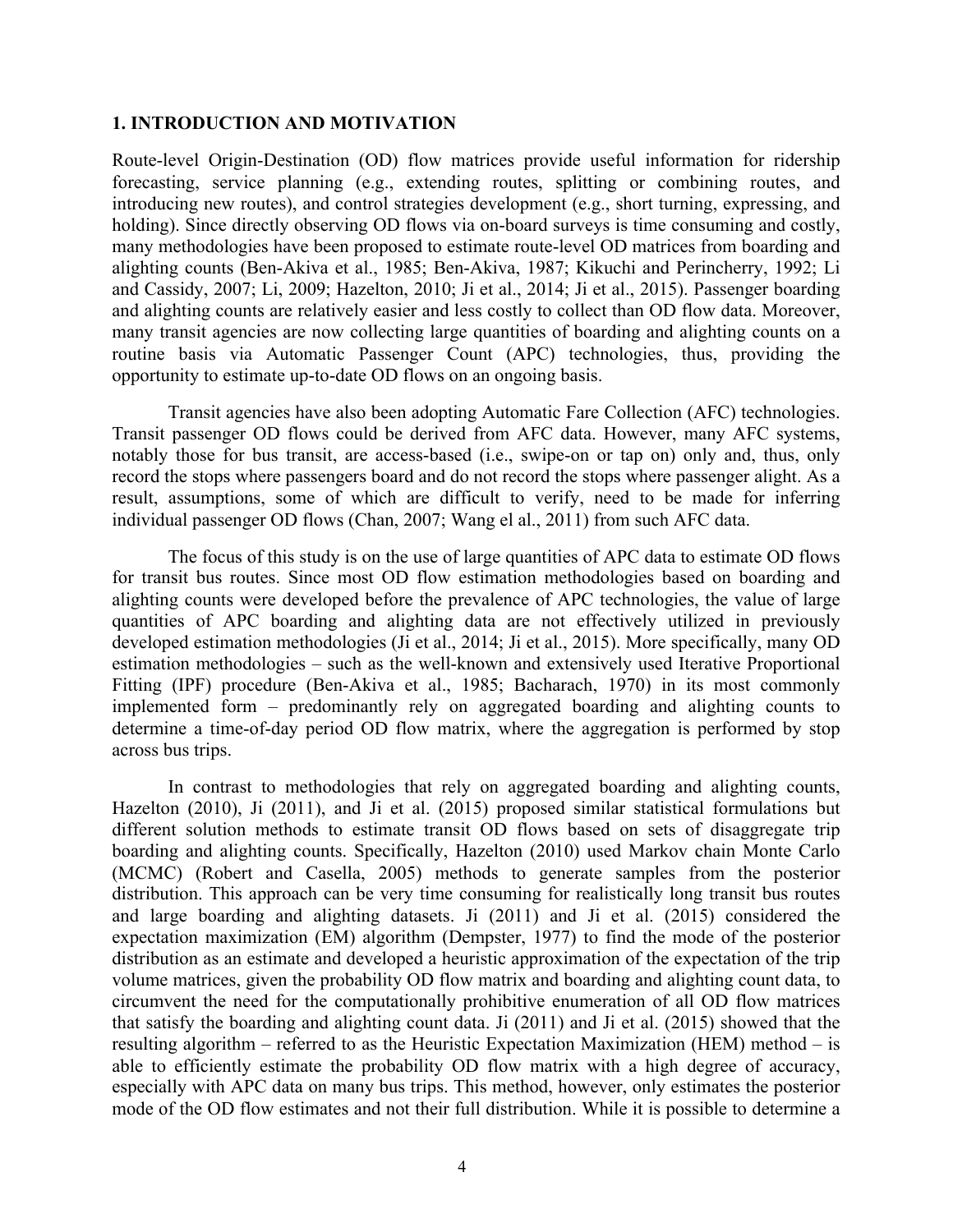distribution of the flow estimates determined by the HEM method via bootstrapping (Efron and Tibshirani, 1994), doing so is distinctly different from estimating the posterior distribution of the true flows – for example, as estimated by the MCMC method – and introduces an additional computational burden. Variational Bayes methods (Jordan et al., 1999), which approximate the posterior with the closest distribution from a simpler class of distributions leading to efficient estimation algorithms, allows for estimating the distribution of the true flows and offers the opportunity to do so in a computationally efficient manner.

In this study, a computationally efficient variational Bayes method that approximates the posterior distribution of the probability OD flow matrix is developed. In addition, a data-inspired simulation based evaluation is conducted to show that the estimates obtained are as accurate or more accurate than those obtained from competing methods when a single underlying OD flow matrix is assumed.

#### **2. METHODOLOGY**

The notation used in this report is the following:

- $y_l$  = volume OD flow matrix for the lth bus trip,
- $l =$  index representing bus trips,
- $L =$  number of bus trips,
- $n_l$  = total number of passengers on trip *l*,
- $\alpha$  = probability OD flow matrix,
- $x_l$  = boarding and alighting counts for trip *l*, and
- *q* = approximate posterior distribution of the true OD flows*.*

A model similar to those used by Hazelton (2010) and Ji at al. (2015) is assumed for the data-generating process of boarding and alighting data and is illustrated in Figure 1. It is assumed that each bus trip volume OD flow matrix is the result of a multinomial trial, with known total number of passengers, *nl*, and unknown probability OD flow matrix, *α*. Let *yl* represent the volume OD flow matrix for the *l*<sup>th</sup> bus trip. The OD flow volumes are not directly observed, but rather row- and column-wise summaries of them are provided in the boarding and alighting count data, which for a given trip *l* are represented by *xl*.

Many strategies can be used to estimate the posterior distribution of probability OD flow matrix *α*. As argued in the introduction, variational methods (Jordan et al., 1999) are used in this study to approximate the posterior distribution of the true OD flows in a computationally feasible and efficient manner. Variational methods approximate the posterior distribution with another (variational) distribution, *q*, by assuming *q* belongs to a simpler class of distributions than the true posterior. If no restriction is put on *q*, the closest distribution will be the posterior itself. Naturally, this is not helpful and, therefore, simpler classes are used to find a closed form solution of the posterior distributions of the entities to be estimated. Ideally, the goal is to assume a realistic approximation that is not so complex as to make the computation infeasible. Once the class of distributions is specified, *q* is solved for such that the Kullback-Leibler (KL) divergence of *q* from the true posterior is minimized (Jordan et al., 1999). To estimate the probability OD flow matrix, it is assumed that the variational distribution of the OD trip volumes is independent of the variational distribution of the probability OD flow matrix, i.e., that *q* factorizes. Under this assumption, *q* can be estimated efficiently by iteratively updating the parameters of the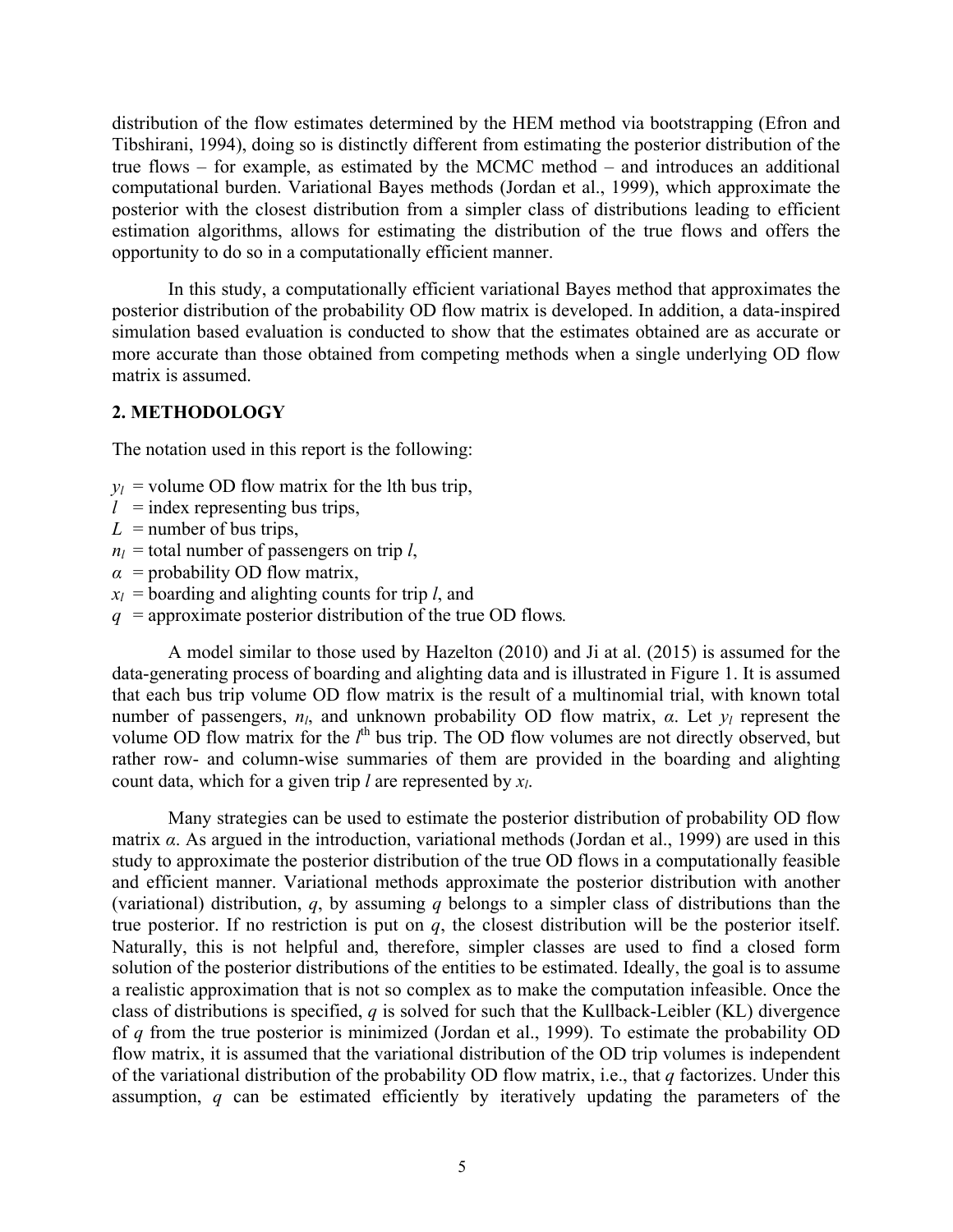variational distribution in a fashion reminiscent to the EM algorithm (Parisi, 1988). Since it is infeasible to determine the expectation of the bus trip volume OD flow matrices conditional on the boarding and alighting counts, the heuristic approximation developed by Ji (2011) and Ji et al. (2015) is used.



FIGURE 1: Graphical representation of the assumed data-generating process

## **3. SIMULATION-BASED EVALUATION**

The quality of the estimates obtained when using the proposed method are compared to the quality of the estimates obtained by competing methods. While large quantities of empirical boarding and alighting data can be obtained from APC technologies, the true underlying probability OD flows are not available. Reliably determining ground-truth OD flows requires onboard surveys, which are time-consuming, labor-intensive, and expensive to carry out for large studies. It would also be informative to compare the performance of the various methods in a controlled experiment, where different parameters can be adjusted. Therefore, a data-inspired simulation experiment is performed.

In the simulation, bus trip volume OD flow matrices are generated assuming a multinomial distribution based on a probability OD flow matrix and a bus trip volume distribution. To improve the realism of the simulation, the underlying probability OD flow matrix used to generate OD flow matrices is a matrix that is estimated using the method presented here from large quantities of boarding and alighting data obtained from APC technologies on operational bus routes. The total bus trip volumes are also drawn from the same route's ridership data.

To assess performance under a diverse set of scenarios, data from two different time-ofday periods for a route are used to generate underlying probability and volume OD flow values for the simulation. Specifically, boarding and alighting data from The Ohio State University's Campus Transit Lab (CTL, 2016) are used. The CTL is a living lab based on Campus Area Bus Service (CABS) (Campus Transit Lab, 2016), a transit service that serves approximately five million passengers annually on six routes. APC data are taken from the Campus Loop South (CLS) route during the AM (8 AM to 10 AM) and PM (3 PM to 5 PM) peak periods. CLS is over 8 km long and has 141 feasible OD flow pairs. The total number of bus trips with APC data used to estimate the underlying probability OD flow matrices and volume distributions for the CLS-AM and CLS-PM route-periods are 780 and 638, respectively.

For each of the two route-period combinations considered, the generated number of bus trips varies from 25 to 1,000. For each bus trip, an OD volume matrix is generated, and the boarding and alighting data which correspond to the row and column sums of the generated trip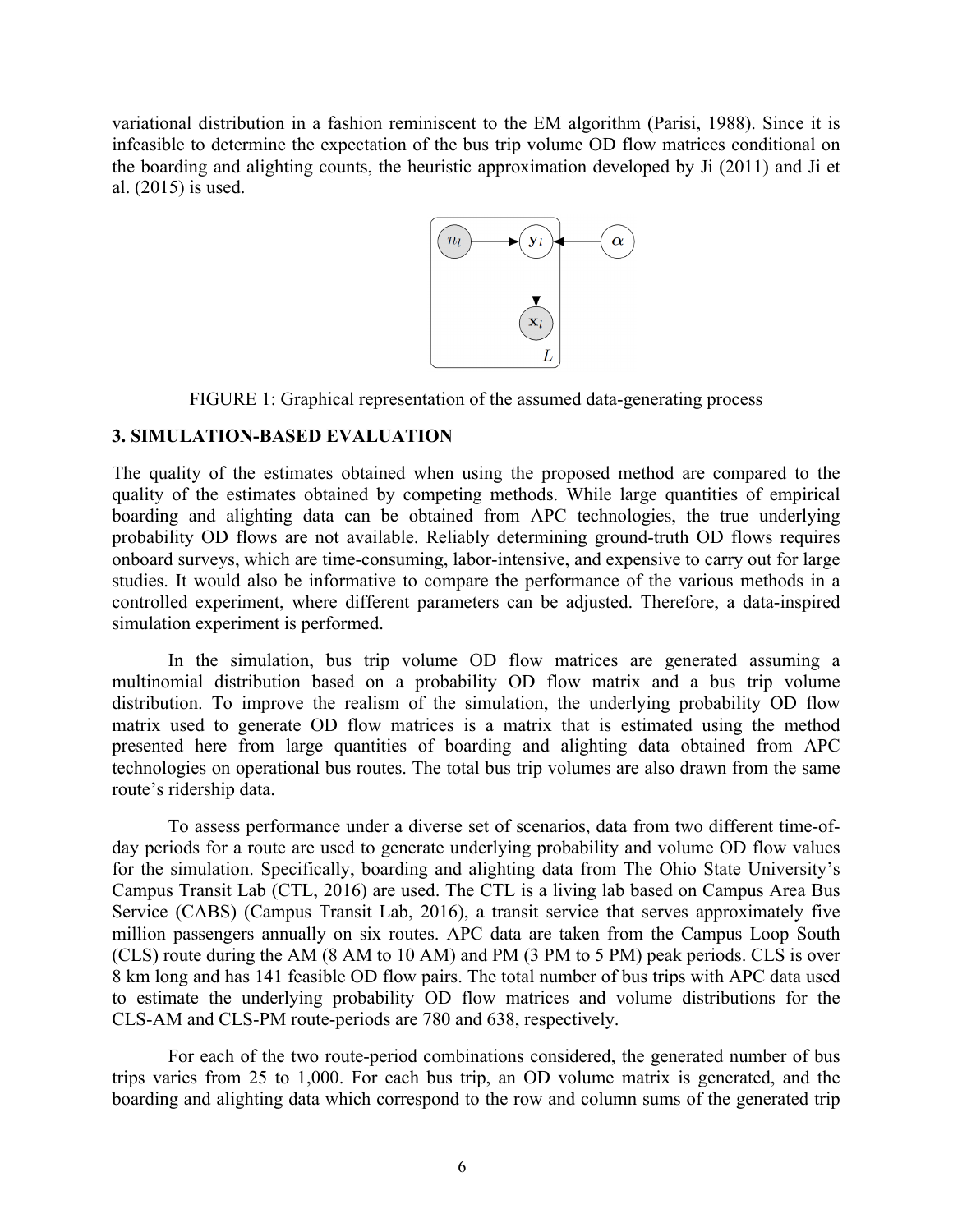volume OD flow matrices, are assumed to be observed without error. For a given set of boarding and alighting data, the probability OD flow matrix is estimated using the variational method and four other methods: the iterative proportional fitting (IPF) procedure, which serves as a representative of the state-of-the-practice, and three other methods that make use of the distribution of the APC data, namely, IPF with iteratively updated base (IPF-IB) (Ji et al., 2014), heuristic expectation maximization (HEM) (Ji, 2011; Ji et al., 2015), and Markov Chain Monte Carlo (MCMC) (Hazelton, 2010). Both the posterior mean and posterior mode of the variational method are considered. Since the mean and mode estimates are found to be very similar to each other except for the cases of very few trips with APC data where the variational mode is more accurate, only the variational mode results are discussed further. To maintain consistency across methods, each method is initialized by the same prior matrix (also known as the base or seed) where the prior probability flows of all feasible OD pairs are assumed to have equal probabilities, and the prior probability flows of all infeasible cells are set to 0.

For each method, the resulting estimated probability OD flow matrix is compared to the underlying probability OD flow matrix used to generate the bus trip volume matrices and APC data in the simulation. The distance between the true and estimated probability OD flow matrices is measured by the squared Hellinger distance  $(HD<sup>2</sup>)$  metric, which is commonly used to compare two probability distributions. The *HD*<sup>2</sup> measure is the sum of the squared difference between the square root of the estimated probabilities and the square root of the true probabilities (Yang et al., 2000). Lower values of *HD*<sup>2</sup> indicate more similar probability matrices and, therefore, that the estimated matrix is closer to the true overall time-of-day period-level probability OD flow matrix. (Other measures were computed as well, including the Chi Squared distance, Kullback Leibler divergence, mean squared error, and mean absolute error. The results were qualitatively similar for all metrics.) Finally, to assess the variability of the results, for each set of underlying probability OD flow matrix and number of bus trips considered, 20 sets of volume OD flow realizations and corresponding boarding and alighting counts are generated across the bus trips.

Figure 2 shows the average  $HD^2$  value over the 20 simulation trials for each of the methods, periods, and number of bus trips. Each of the two panels displays the results for the two time-of-day periods. Within each panel, there is a generally decreasing pattern of *HD*<sup>2</sup> for all methods as the number of trips increases. IPF-IB, HEM, and the variational  $HD^2$  values all seem to decrease towards 0 as the number of bus trips increases. Similar to the results of Ji et al. (2015), the accuracy of the IPF estimates does not improve much with increasing number of bus trips. The IPF method can be more accurate than the other methods when there are very few trips but less accurate than the other methods when collecting boarding and alighting data from more than about 200 bus trips, a fairly reasonable amount for a city-wide transit system equipped with an APC technology.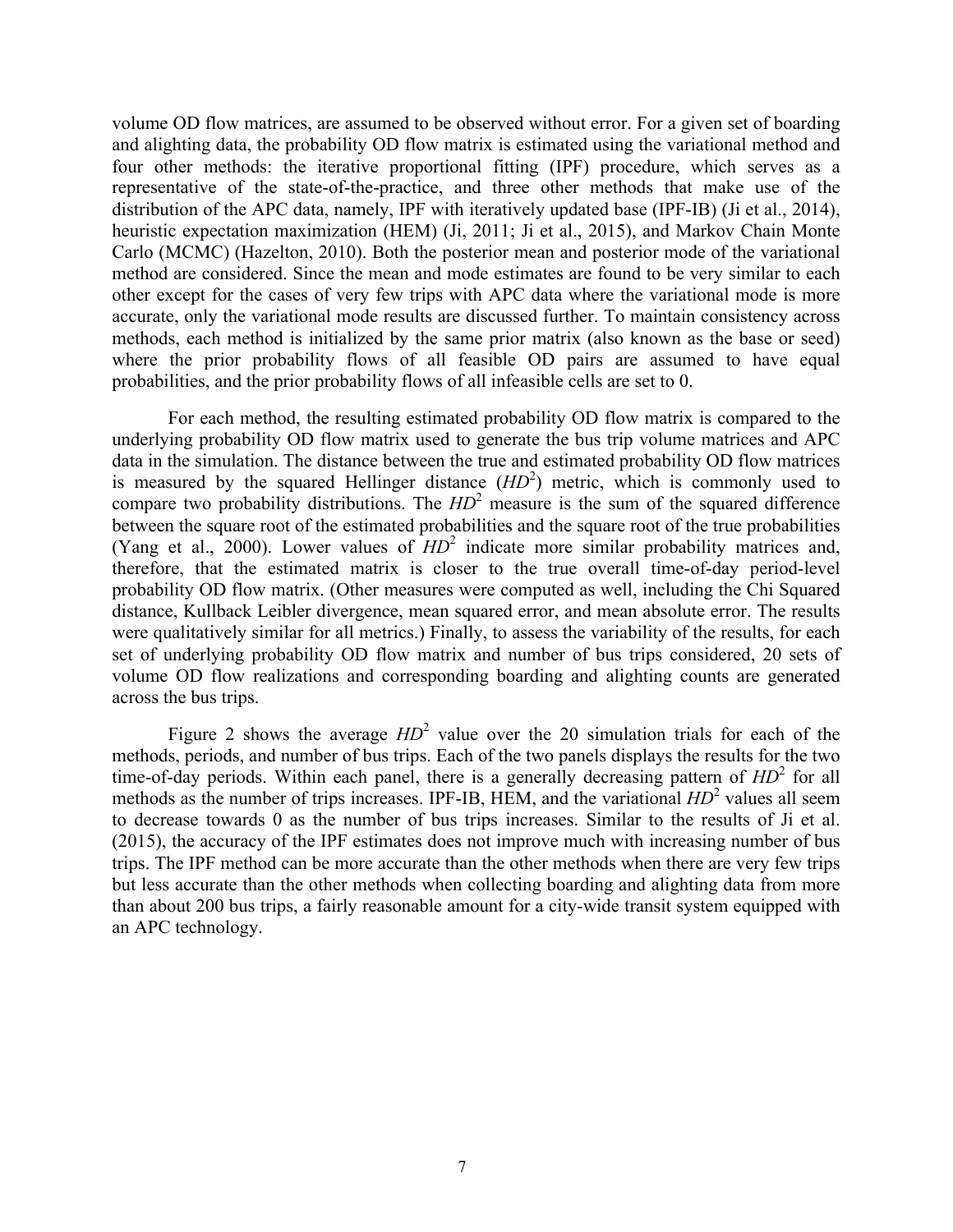

FIGURE 2: Mean accuracy comparisons for two route-periods

It is not easy to observe the differences between the  $HD<sup>2</sup>$  values for the estimates obtained by the IPF-IB, HEM, and the variational methods as plotted in Figure 2. Therefore, the differences of the  $HD^2$  values of the variational mode estimates and the estimates of each of the other methods are plotted in Figure 3. In this figure, the distribution of the differences over the 20 simulated APC datasets are also shown in the form of box-plots. A distribution above 0 indicates that the variational mode is more accurate than that method, and vice versa. From Figure 3, it is apparent that the variational method is more accurate than all the other methods in nearly all of the 400 simulations where APC data on at least 100 bus trips are available. In addition to determining better estimates, the variational method is also very feasible. For example, using an Intel(R) Xenon(R) 2.27GHz processor, estimates were determined in 11.1 seconds on average using APC data on 1,000 bus trips.



FIGURE 3: Distributional accuracy comparisons considering differences of  $HD<sup>2</sup>$  values of the variational mode estimates and the estimates of each of the other methods for two route-periods

#### **4. FUTURE RESEARCH**

Given the promise of the developed methodology, a more comprehensive evaluation would be a valuable effort. That is, different simulations for additional route-periods and from a variety of ground-truths would further validate the algorithm's effectiveness. In addition, empirical validations on a variety of routes would be essential to set the stage for adopting the developed methodology in future transit passenger OD flow studies for research or practice purposes. Since it is difficult to collect OD flow data for a large number of bus trips, one difficulty of such an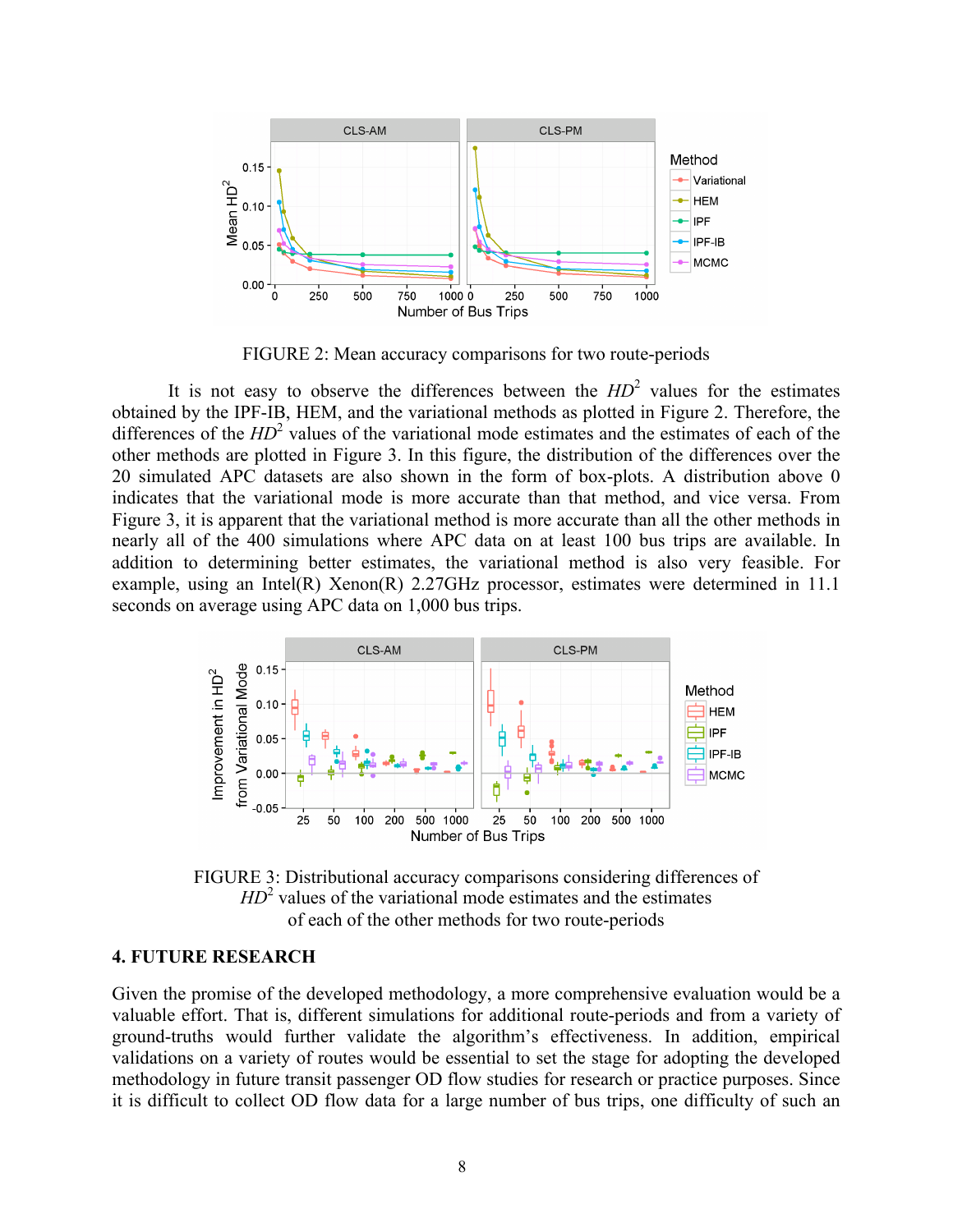assessment is that there is often no known ground-truth probability OD flow matrix to compare the estimates to. OSU's CTL from which data for the simulation evaluation are used offers the opportunity to amass high-fidelity onboard OD flow survey that could be used for this purpose.

Given the high quality of the OD flow estimates arrived at by the variational methodology and its computational superiority with respect to other methods reported in the literature, the methodology allows for extending the estimation of OD flow patterns under more complex behavioral assumptions than is typically possible given the computational limitation of other methods. Specifically, due to varying trip purposes, which are associated with different sets of origin-destination pairs and departure times within a time-of-day period, OD flow patterns would be more realistically represented by multiple underlying probability OD flows. That is, it is conceivable that bus trips within a period could carry travelers that collectively exhibit different underlying probability OD flow patterns. The developed variational Bayes method could be extended to capture the presence of multiple underlying OD flow matrices in a computationally efficient manner.

#### **5. REFERENCES**

- 1. Bacharach, M., 1970. Biproportional matrices and input-output change. Cambridge University Press, London.
- 2. Ben-Akiva, M., 1987. Methods to combine different data sources and estimate origindestination matrices, the 10th International Symposium on Transportation and Traffic Theory. Elsevier, New York, Cambridge, MA, 459-481.
- 3. Ben-Akiva, M., Macke, P., Hsu, P., 1985. Alternative methods to estimate route level trip tables and expand on-board surveys. Transportation Research Record, 1037, 1-11.
- 4. Campus Transit Lab (CTL), 2016. https://transitlab.web.engadmin.ohio-state.edu/campustransit-lab.
- 5. Chan, J., 2007. Rail OD estimation and journey time reliability metrics using automated fare data. M.S. Thesis, Massachusetts Institute of Technology, Cambridge, MA.
- 6. Dempster, A.P., Laird, N.M., Rubin, D.B., 1977. Maximum likelihood from incomplete data via the EM algorithm. Journal of the Royal Statistical Society. Series B: Methodological. 39(1), 1-38.
- 7. Efron, B., and Tibshirani, R.J., 1994. An introduction to the bootstrap. CRC press, New York.
- 8. Hazelton, M.L., 2010. Statistical inference for transit system origin-destination matrices. Technometrics, 52(2), 221-230.
- 9. Ji, Y., 2011. Distribution-based approach to take advantage of automatic passenger counter data in estimating period route-level transit passenger origin-destination flows: Methodology development, numerical analyses and empirical investigations. Ph.D. Dissertation, Department of Civil Engineering, The Ohio State University, Columbus, OH.